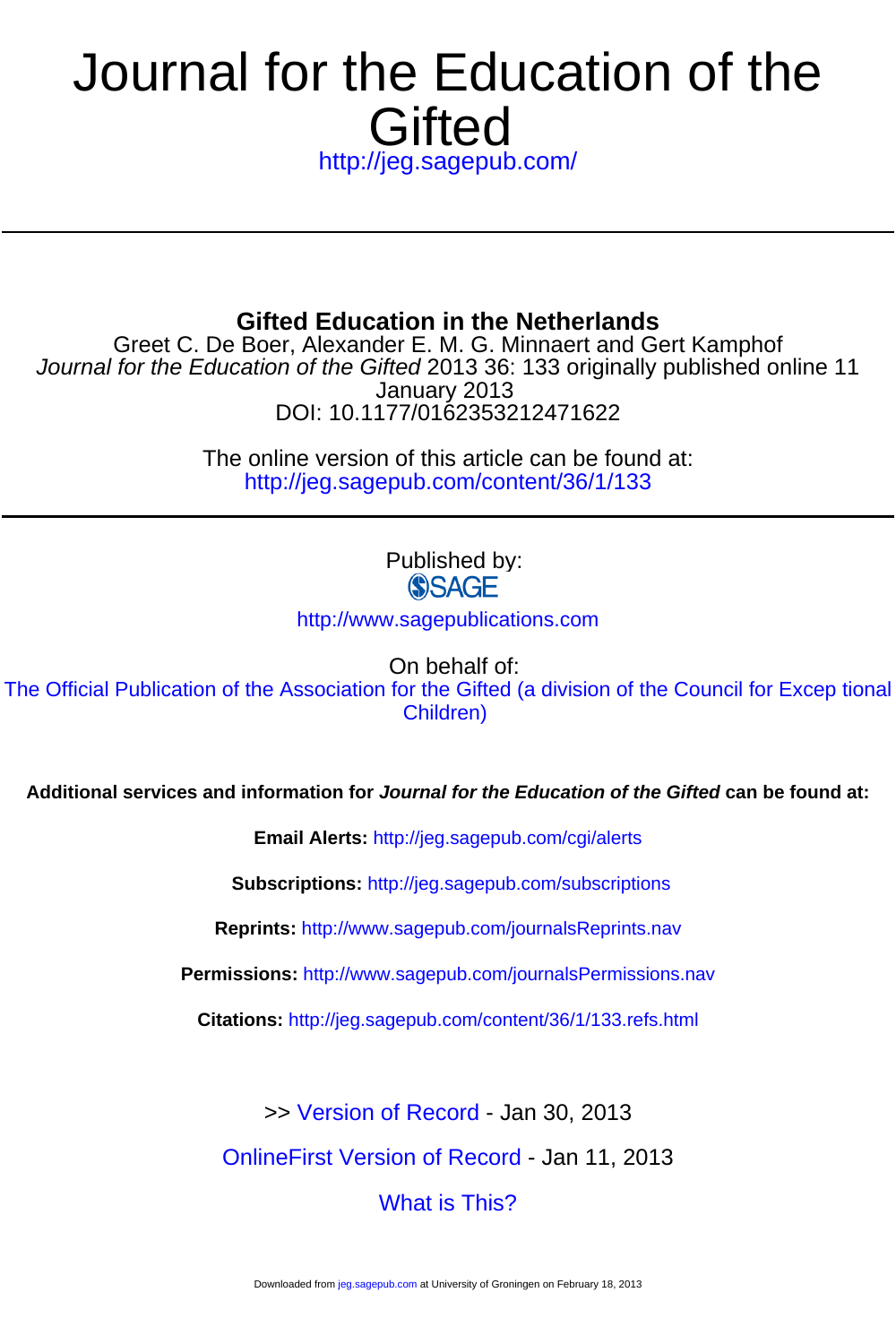# **Gifted Education in the Netherlands**

Journal for the Education of the Gifted 36(1) 133–150 © The Author(s) 2013 Reprints and permission: sagepub.com/journalsPermissions.nav DOI: 10.1177/0162353212471622 jeg.sagepub.com **SSAGE** 

Greet C. De Boer<sup>1, 2</sup>, Alexander E. M. G. Minnaert<sup>1</sup>, **and Gert Kamphof2**

#### **Abstract**

In the summer of 2011, the Dutch Minister of Education, Culture, and Science presented a letter to the Cabinet, containing the policy objectives for the education of talented, gifted, and highly gifted students. In action plans for primary, secondary, and higher education, in addition to the development of teacher skills, specific measures were announced, which should lead to better education and opportunities for developing the potential of these students. This article gives an overview of the current state of affairs in the Netherlands regarding the Dutch educational system and the education of talented, highly gifted, and outstanding students including which talents are valued and what beliefs people have about gifted individuals. The Minister's objectives for future directions in this regard, as described in the action plans, are also discussed.

#### **Keywords**

policies, gifted and talented students, talent development, gifted programs, teacher training, school programs, educational system, teacher effectiveness

In 2009, when the results of an international study of reading, mathematics, and science achievement were published, academic outcomes for Dutch students were relatively good (Programme for International Student Assessment [PISA], 2009). This was somewhat surprising because of the recent discussion in the Netherlands about the *zesjescultuur*, or the culture of C's, and a slight decline in the examination results for the subjects Dutch, English, and Mathematics. Nevertheless, in Europe, only students in Finland obtained better results. Globally, however, it should be noted that other countries are improving, especially Asian countries.

University of Groningen, Netherlands  $\rm ^2$ CPS Educational Development and Consulting, Amersfoort, Netherlands

**Corresponding Author:** Greet C. De Boer, CPS Educational Development and Consulting, P.O. Box 1592, Amersfoort, 3800 BN, Netherlands. Email: g.deboer@cps.nl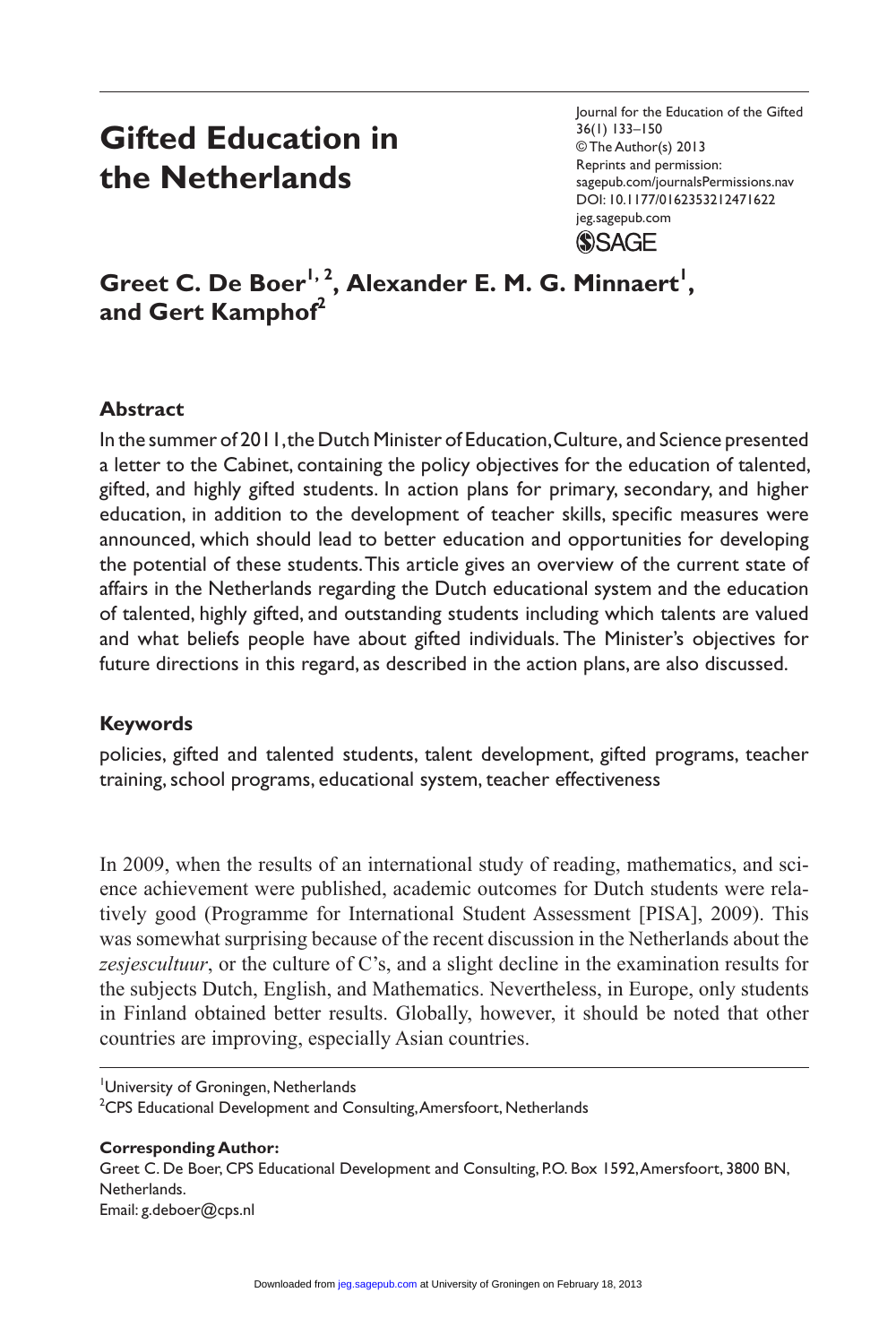Rankings of PISA results do not provide any information about the quality of education for gifted students. The Netherlands merits its current position mainly due to the good education of a "broad middle group." The extremes—the very "weak," less able, or struggling students, on one hand, and the gifted, highly advanced, or excellent students, on the other hand—do not fare as well (Department of Education, Culture, and Science, 2011b). This fits with what is often said about the Dutch national character: "don't stick out" and "good is good enough."

The Dutch culture is negatively criticized as a culture of C's, in which there is no place for top universities, pioneering research, or leading companies such as Apple, and as a rather egalitarian country where there is no place for those who stand out. This image—especially in recent years—is now a topic of debate. Excellence should be appreciated, in students, teachers, or schools, and possibly lead to characterizing a school as an "excellent school" (Department of Education, Culture, and Science, 2011a). Currently there are different kinds of services for gifted students, such as "schools with gifted profiles" (found in primary and secondary education), schools with the so-called "Leonardo profile" (school-within-a-school), enrichment classes, and pull-out classes. The impetus for all this is the potential economic benefits of gifted education. This is a worldwide trend and the Netherlands is no exception (Standaert, 2008). For the Netherlands to maintain its prosperity, leadership in the development and application of knowledge must be sustained. With this in mind, there is increasingly less room for mediocrity in education.

It is a fact that education in the Netherlands is traditionally less focused on gifted or profoundly gifted and talented students. The common belief is that these students will learn anyway and do not need any additional aid or guidance. And if the learning outcomes are disappointing, the alleged giftedness of the student is questioned. Below, five typical characteristics of Dutch education that may underlie this are described.

First, in the Netherlands, starting at age 3, children may attend preschool education before going to primary school at 4 years of age. During primary education, pupils are in mixed-ability classes, and most teachers are able to direct differentiated instruction, individualized learning and teaching, and are skilled in grouping practices. This, however, does not mean that when teaching in more homogeneous settings, teachers differentiate instruction for gifted learners.

Primary education comprises eight grades, and after the eighth grade, children go on to different forms of secondary education. The Netherlands has a very stratified educational system. Few other countries divide pupils into different types of schools as early as in the Netherlands. Teachers in secondary schools, therefore, hardly differentiate their teaching, because classes are relatively homogeneous.

Simply as a result of population density, it is possible for school types to exist in relatively close proximity. The Netherlands still has a segregated educational system that allows different religious affiliations to maintain similar schools. In addition to regular education, there are also schools for students with special education needs due to learning and/or behavioral problems, both in primary as well as in secondary education.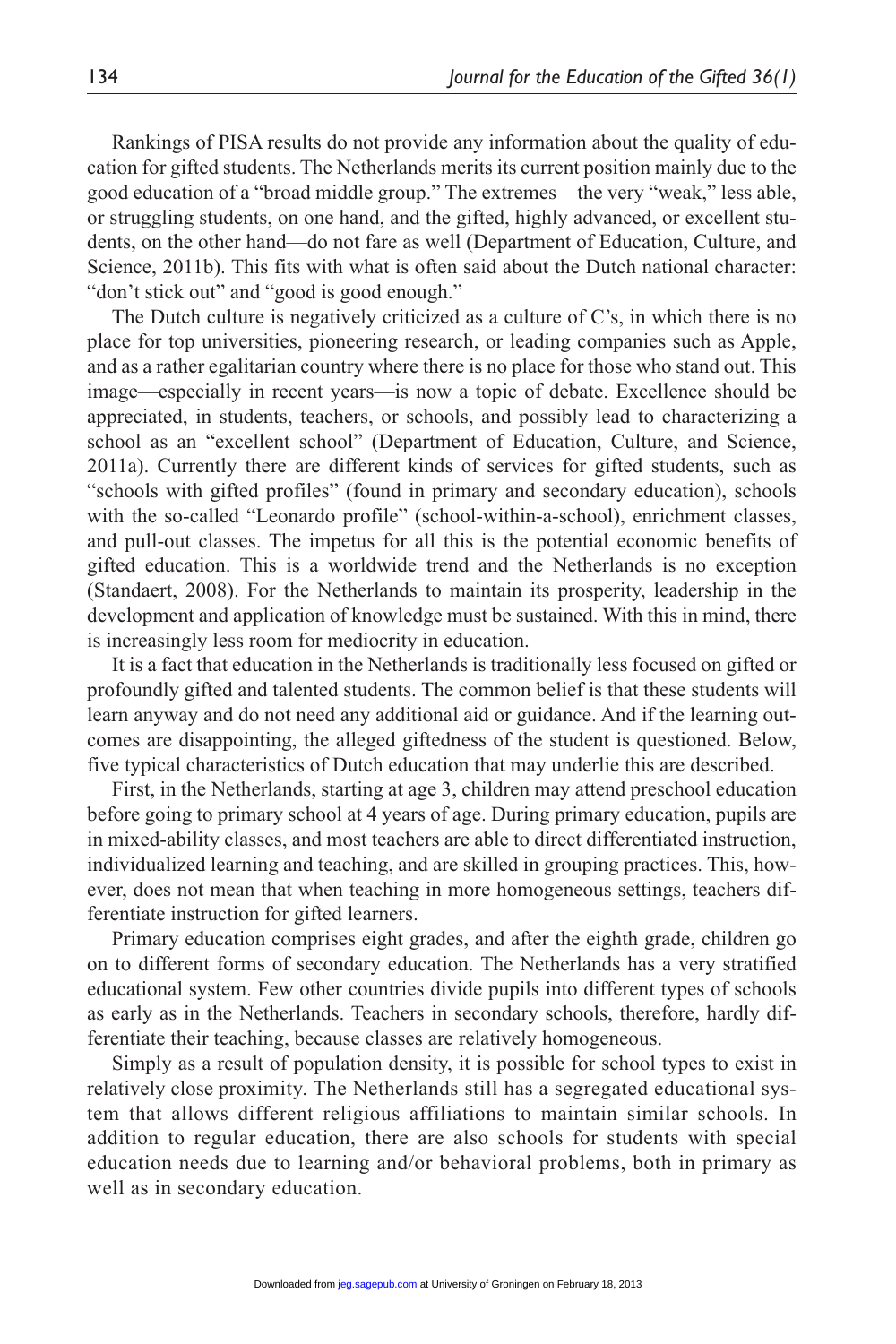In secondary education, several mainstream school types can be distinguished: schools that provide practical skills teaching for students with special education needs, three levels of secondary vocational education, higher general education, and preuniversity education. At age 12, students are selected for one of the mainstream school types and this high degree of selection and stratification distinguishes the Netherlands educational system from other systems internationally. For many students, the possibility of higher education is removed relatively early (Scheerens, Luyten, & van Raven, 2011).

Second, Dutch teachers are well educated and well trained, but gifted individuals seldom aspire to become teachers due to the status of the profession. University graduates with top grades or a PhD are rare in schools, and in the past few years they have even become increasingly rarer. In other words, there is a group of gifted students who are smarter than their teachers. Because the student differs in terms of intelligence, thinking, and metacognitive skills, this can lead to misunderstandings and lack of recognition on the part of the teacher (Department of Education, Culture, and Science, 2011d).

Third, school inspections and the publication of inspection results in the media are more for the purpose of preventing a school from becoming a weak school than on the school becoming an excellent school. Students are often criticized for perpetuating the culture of C's. To a large extent the same goes for schools. Ensuring a satisfactory result is the common goal, but where a nine (an A) may be feasible, a seven or six (a C) is often seen as sufficient.

Fourth, schools in the Netherlands are mainly "special education" (*bijzonder onderwijs*)—not to be confused with special needs education—so-called because of their religious affiliation. Special education authority is exercised not by government but by independent boards. More than 70% of primary and secondary education is special education, while less than 30% is categorized as public. This is where the affiliation—whether religious or educational—plays an important role. Distinctions between schools are partly along these lines, in addition to schools distinguishing themselves by the attention that is paid to culture, sports, educational climate, modern facilities, and so on. In other words, there is a wide range of schools, even without going into the levels or mainstream types. Schools are very reluctant to distinguish themselves in terms of quality or in terms of targeting gifted students. When more transparent evaluations of schools in the media began in 2000, it was revealed that all the high-scoring schools barely addressed this target group. There seems to be a kind of modesty involved here, as if it's something that just happens to the school and is not the result of a conscious strategy (Salimi & Ghonoodi, 2012).

Finally, there are many opinions about what comprises good education for gifted students, how to identify and understand these students, and what education and counseling approaches are most effective. The different views have prevented progress in gifted education. When schools decided to focus on gifted students, educators do not know what approaches, methods, or instruments should be used.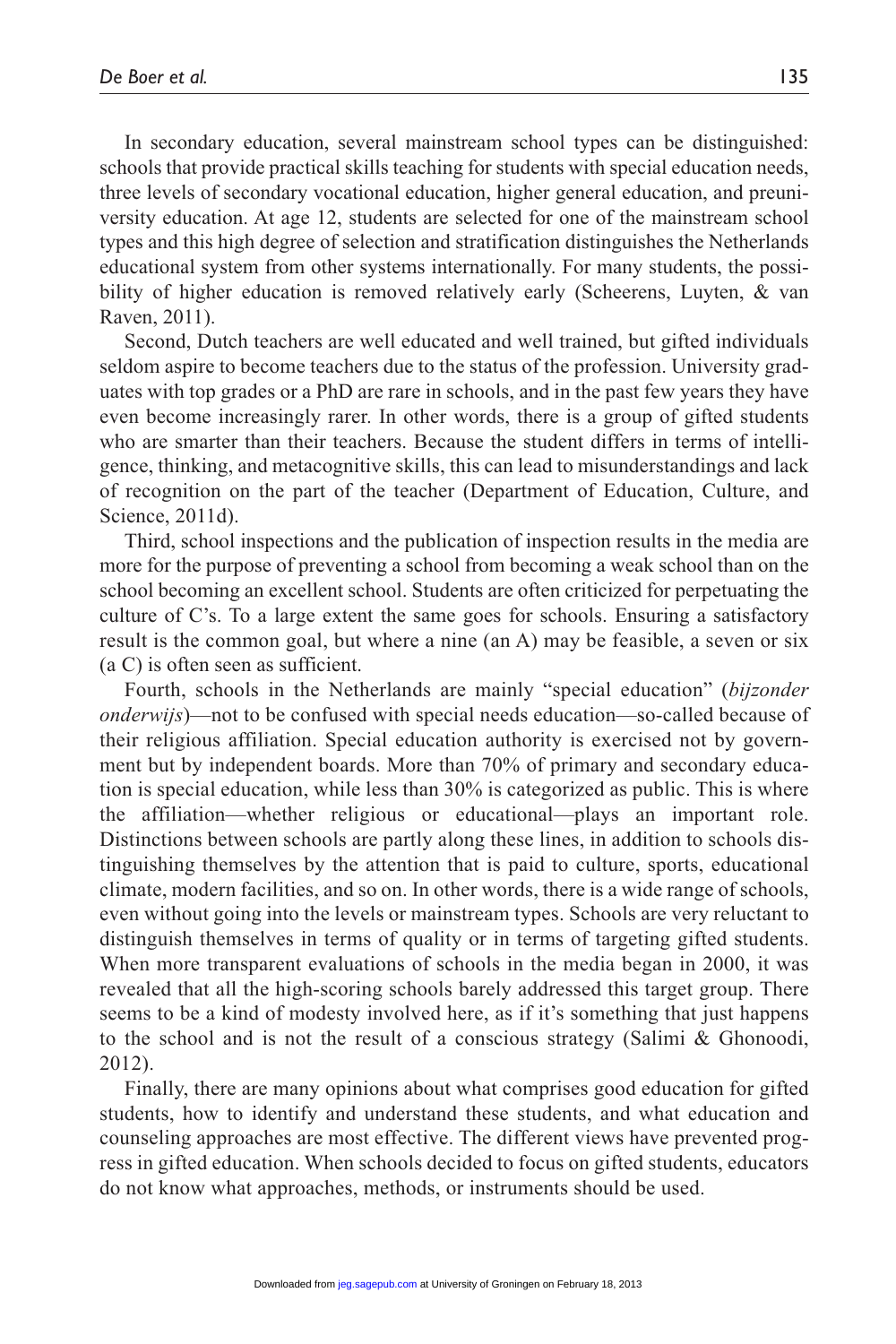As already indicated, there has been a turning point in the Netherlands; interest in excellence is increasing. It has also become apparent that if the Netherlands' (Europe's) economic lead, with its associated prosperity, is to be maintained, then this will come about by the fostering of top talent. The subsequent plans of action and policy proposals put forward by the Department of Education, Culture, and Science (2011a, 2011b, 2011c) are recent, as is the introduction of Schools with a Gifted Profile and Schools with a Leonardo Concept (school-within-a-school). A few years ago, the designation of excellent teachers and schools was unthinkable.

#### **Policy Development in Gifted and Talented Education**

Quality education is consistent with and responds to the potential of pupils, particularly the cognitive levels and the potentials of pupils. Other elements also play a role, such as learning style, motivation, talent in areas other than cognitive ability, as well as the possible limitations a student has to deal with. The goal of the current government is to encourage excellent performance from all students and the educational system as a whole. In the action plan and strategic agenda of the Minister and the State Secretary of the Department of Education, various measures have been announced which should contribute to such an ambitious learning culture (Van Bijsterveldt-Vliegenthart & Zijlstra, 2011). Specific measures have been reported concerning a policy focus on the top 20% in primary education, the top 20% in preuniversity secondary education, and the 10% of students in higher education and university who participate in excellence programs (Table 1; Segers & Hoogeveen, 2012). Before the specific measures in these action plans are examined more closely, an overview of policy measures during the years that have preceded this and how these measures were translated into the assignment of projects to many institutions focusing on educational development will be presented.

In the years prior to the establishment of these policies, much had occurred in the Netherlands with regard to the education of gifted and highly gifted students. The Netherlands, like many other countries, has a long history of organizing extracurricular instruction for students with learning disabilities. However, when it comes to students who need differentiated instruction, often only weak performers are considered. For a long time, little attention has been paid to gifted and highly gifted students who can handle more than the standard curriculum, and who also require differentiated instruction. A little over 10 years ago, there was growing dissatisfaction among parents and parental organizations about the large number of gifted children who stayed home from school (absenteeism), which became a critical reason for the government to examine the effects of education on feelings of well-being and the learning results of gifted students.

In 2000, the Department of Education, Culture, and Science established a National High Ability Information Center. The purpose of this center was to provide the government with information about developments and issues in primary and secondary education regarding appropriate education for highly gifted students. This was caused, as mentioned above, by criticism from parents of gifted children as to how schools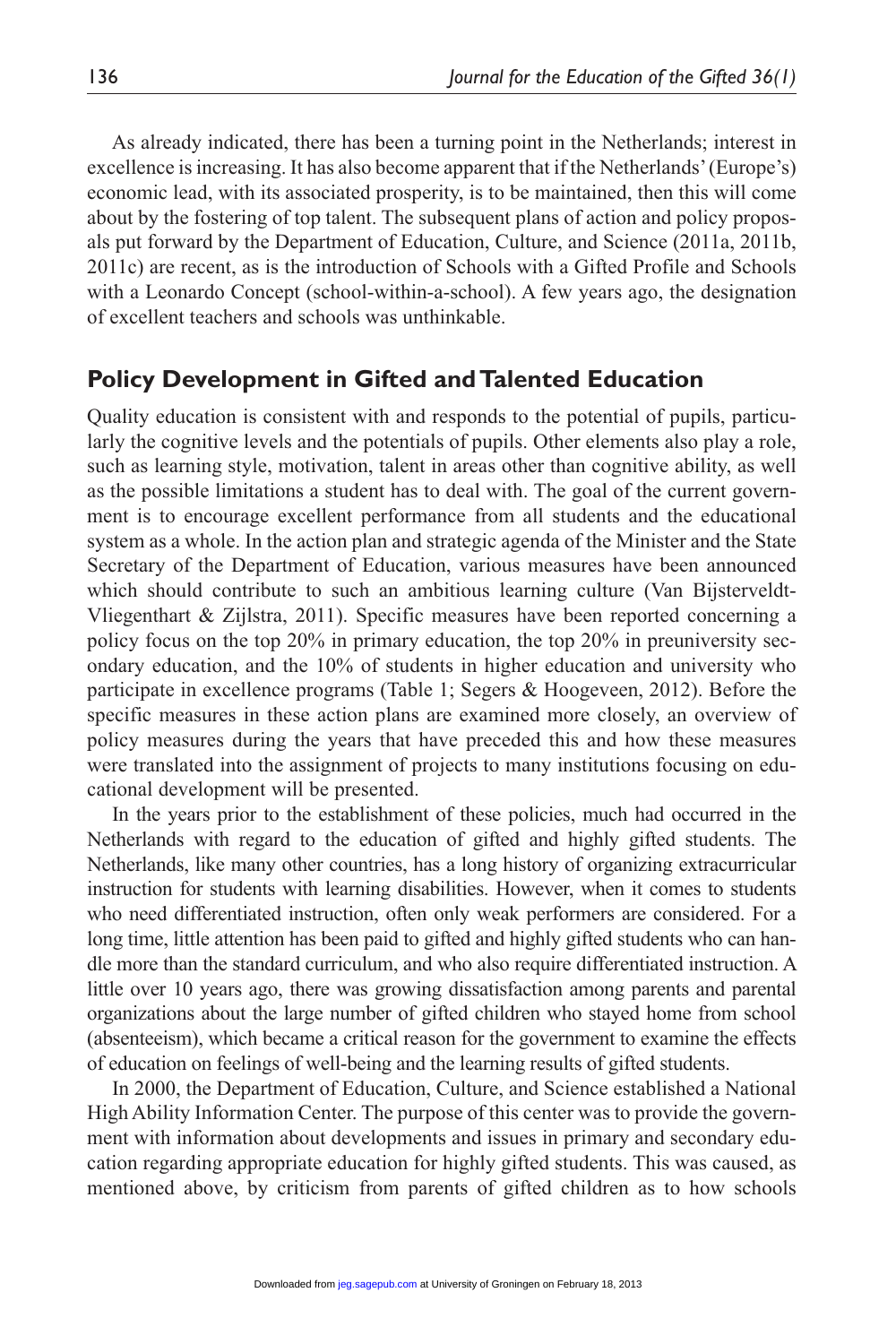| Primary education   | Appropriate education for 15% to 20 % best-performing students,<br>including gifted students        |
|---------------------|-----------------------------------------------------------------------------------------------------|
|                     | Consolidation of support                                                                            |
|                     | Science focal points                                                                                |
|                     | Network of teacher training institutes                                                              |
|                     | Network of school counseling institutes                                                             |
| Secondary education | More attention for excellent and highly gifted students                                             |
|                     | Appropriate education for the 20% best-performing students,<br>including gifted students            |
|                     | Continuous learning from primary to higher education                                                |
|                     | A podium for performance for excellent and highly gifted<br>students                                |
|                     | More schools with specific programs                                                                 |
| Teacher expertise   | Professionalization of teachers with an emphasis on<br>differentiation and dealing with differences |
|                     | More teachers educated on master level                                                              |
| Research            | Establishment of a research agenda to improve the education of<br>the gifted                        |

**Table 1.** Summary of Policy Measurements for an Ambitious Learning Culture.

responded to the pedagogical and didactic needs of their children. There were many problems with gifted education in schools, because the overall impression at that time was that these children did not need any extra educational adaptations. The focus was on pupils who were identified as having learning or behavioral problems. On the other hand, several initiatives were undertaken in schools to better align education for gifted students. The schools did this entirely on their own initiative and based on their own understanding and knowledge, often derived from experiences in countries abroad such as the United States and the United Kingdom. Nevertheless, as a result of the critical questions posed by parents, it became increasingly clear that the egalitarian Dutch culture, as reflected in its educational system, had ensured that educational institutions were not capable of planning for the development or encouragement of the talents of individual students.

One of the first activities of the Information Center was a strengths and weaknesses analysis of gifted primary and secondary education (De Boer & Hulsbeek, 2001). The aim of this analysis was to find out how schools had or had not adapted their curriculum to the needs of gifted students. The results of this analysis revealed many problems. First, there was insufficient recognition or acknowledgment that gifted students had additional educational and instructional needs. For example, schools and teachers made statements such as "we do not have gifted students in our school," "gifted students need our attention less urgently," "gifted students already have many possibilities because of their intelligence," or "they do not need extra attention." Second, there was a lack of vision and policies in schools regarding gifted education. Thus, teachers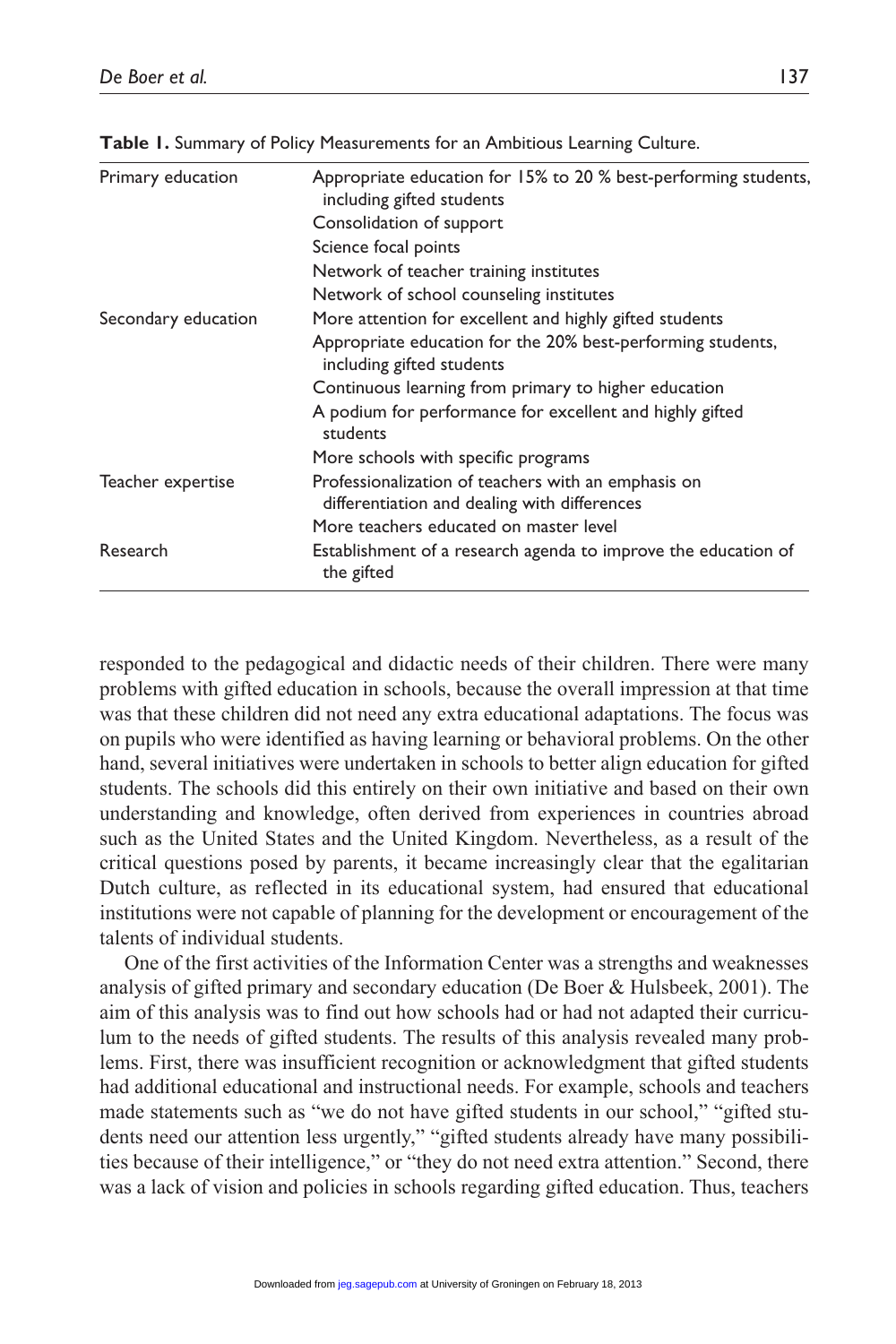did not have the proper attitudes, knowledge, or skills to motivate, teach, or supervise gifted students. Schools described, for example, how education and care were organized, and in what way attention was paid to differences between students' needs, including learning disabilities, but this was not done for gifted students. Third, the schools that had gifted education initiatives showed a wide variation in the teaching and supervising of gifted students, thus making it difficult to make unequivocal statements about what works. Several schools had made adjustments for gifted students entirely based on their own strengths and in their own ways. However, because there were hardly any guidelines as to how to do this, choices were made as the school saw fit. In some instances, enrichment classes were started, while at other schools, additional curricula were developed for the more able students. There was no consensus that could be detected in terms of structure, and quality varied widely. Fourth, there was insufficient material for different levels of student ability and insufficient resources available to meet the learning needs of gifted students. Schools and teachers created their own additional materials, but most of the time, these materials did not suit gifted learners sufficiently; this was due to the lack of guidelines for the creation of such materials. In the meantime, gifted students did not receive differentiated instruction; the regular curricula were followed.

These findings and the activities of different groups organized by the High Ability Information Center, such as networks and conferences for schools, teachers, specialists within the schools, scientific researchers, and parental organizations, offered opportunities to exchange experiences and share knowledge, and to inform policy makers about what further developments were needed. It also became clear which areas needed more attention, such as school policy development, teacher professional development, and guidelines for the creation of enrichment materials. In relation to these identified gaps in knowledge, several projects were carried out with funding from the government.

Most of the projects were focused on school development and the development of extracurricular materials (e.g., SLO, an institute for curriculum development), combined with the training of teachers in the process of curriculum compacting and enrichment (e.g., Perdix Foundation, an academic teacher training institute at Utrecht University). To assess the impact of different teaching approaches, a number of scientific studies were initiated including comparisons of the learning results of students who were identified as gifted or regular students (Guldemond, Bosker, Kuyper, & Van der Werf, 2003), the effects of acceleration (Hoogeveen, Van Hell, & Verhoeven, 2003, 2005), educational adjustments for gifted students based on international research (Hoogeveen, Van Hell, Mooij, & Verhoeven, 2004), surveys of training opportunities for teachers (Frietman, Groen, & De Boer, 2003), and studies of cooperative relationships between schools and universities in organizing extracurricular programs for gifted students (Backbier & De Boer, 2002). Some of the school projects funded by the government at that time were setting up an appropriate support structure for gifted students with an official care requirement (Bosch-Steijns & De Boer, 2005); recognizing, supporting, and motivating underachieving gifted students in secondary education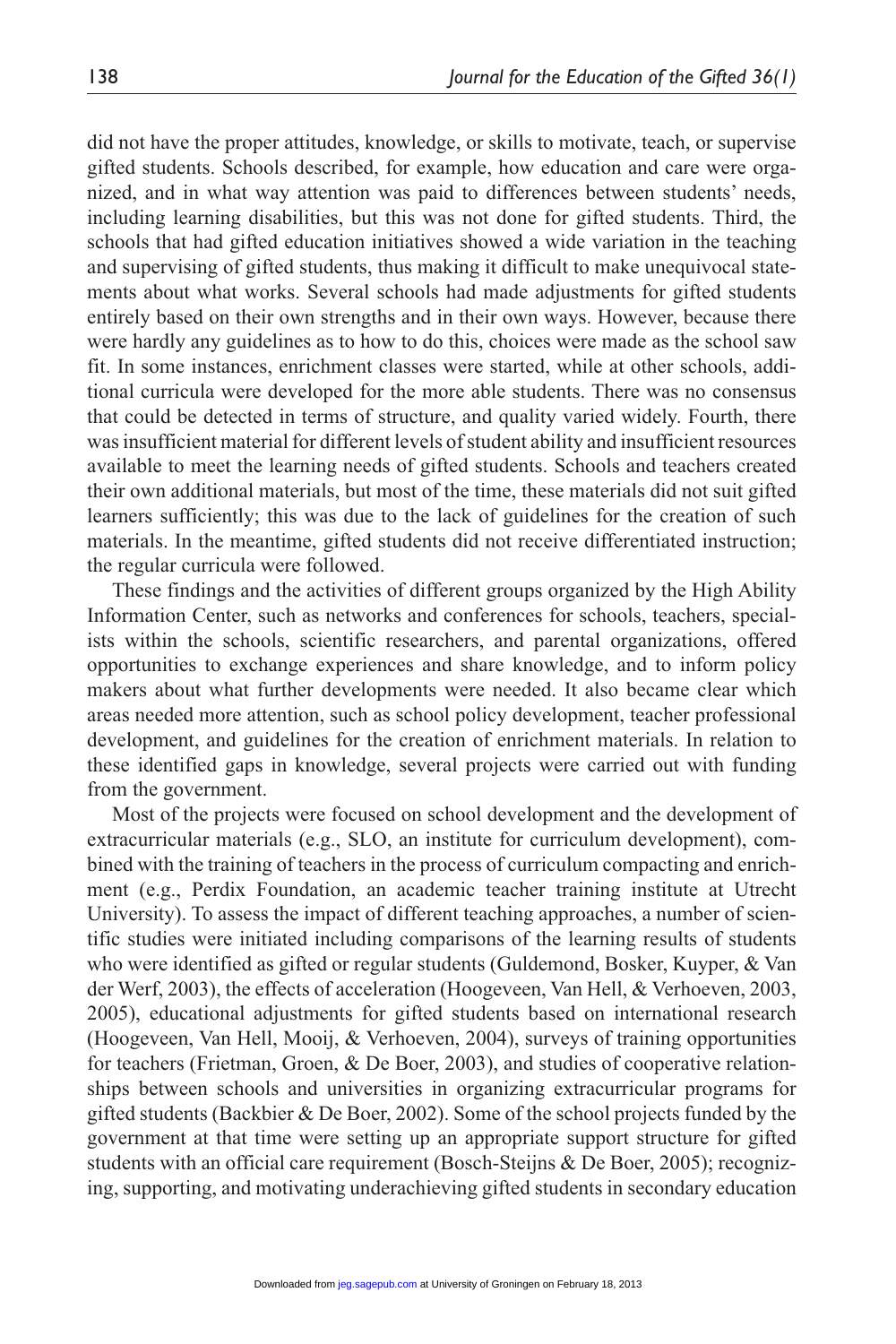(Groensmit & Van Mameren-Schoehuizen, 2005; Van Mameren-Schoehuizen, Groensmit, & Jansen, 2006); the funding of a school project on the development of structural school policy for gifted students with special needs, and the description of examples of best practices in schools for primary and secondary education.

All these activities were applied within the framework of the educational policy called "dealing with differences" and "personalized learning." The core of the focus of this policy, however, was not just on cognitive or academic giftedness and talent but also on how education can be better aligned with all the talents of students. And because it became obvious that the education was not sufficiently in line with the needs of academic giftedness, questions were asked about developing and supporting all kinds of talent. So in addition to projects for educational improvements for gifted students, several activities and projects on talent development began. There were varying opinions as to how the talent of pupils could be better developed in education (Onderwijsraad, 2004, 2005, 2006, 2007; Van Eijl, Wientjes, Wolfensberger, & Pilot, 2005). Talents such as music, dance, sports, arts, language, poetry, and so on, were seen as just as important as cognitive talent or giftedness (www.talentenkracht.nl; Bakker, Kat, Rovers, Van Schilt-Mol, & Van Vijfeijken, 2009; Sligte, Bulterman-Bos, & Huizinga, 2009). Several universities, a large number of primary and secondary schools, teacher training institutes, and parents associations were involved in these projects. Talent in this context has been defined as a gift, as a natural ability that needs to be developed, and the development of this talent depends on a strong supportive environment. Every child has talent and can be outstanding in certain areas.

So-called "science focal points" (cooperation relationships between universities and at least 20 primary education schools) have existed since 2010 (www.orionprogramma.nl) to bring scientific research into the daily practice of the school. These science focus points have an important function in the early recognition of talents in young children.

The government encouraged schools to "choose sides," and be profiled as schools with an eye for the talents of students. Along these same lines, schools could also be profiled on the academic giftedness of students. In this context, from 2004 until 2009, the Department of Education, Culture, and Science initiated and funded a CPS project called "Schools With a Gifted Profile in Secondary Education." The aim of this project was to set up a national network of schools that tailored their education and counseling to the needs of gifted students (De Boer, 2010). This project has been extended until 2013.

With all the information that became available from these projects, some understanding arose as to how to align school curriculum and teaching with gifted students. Although it became clear that several schools showed good results and were effective, the overall results produced no consistent information about what works in schools (Mooij, Hoogeveen, Driessen, Van Hell, & Verhoeven, 2007). School policy and the expertise of teachers, as well as early identification of giftedness, were identified as important indicators of effectiveness. An appraisal of the education of gifted students in primary schools by the Inspectorate of Education (2010) found that although schools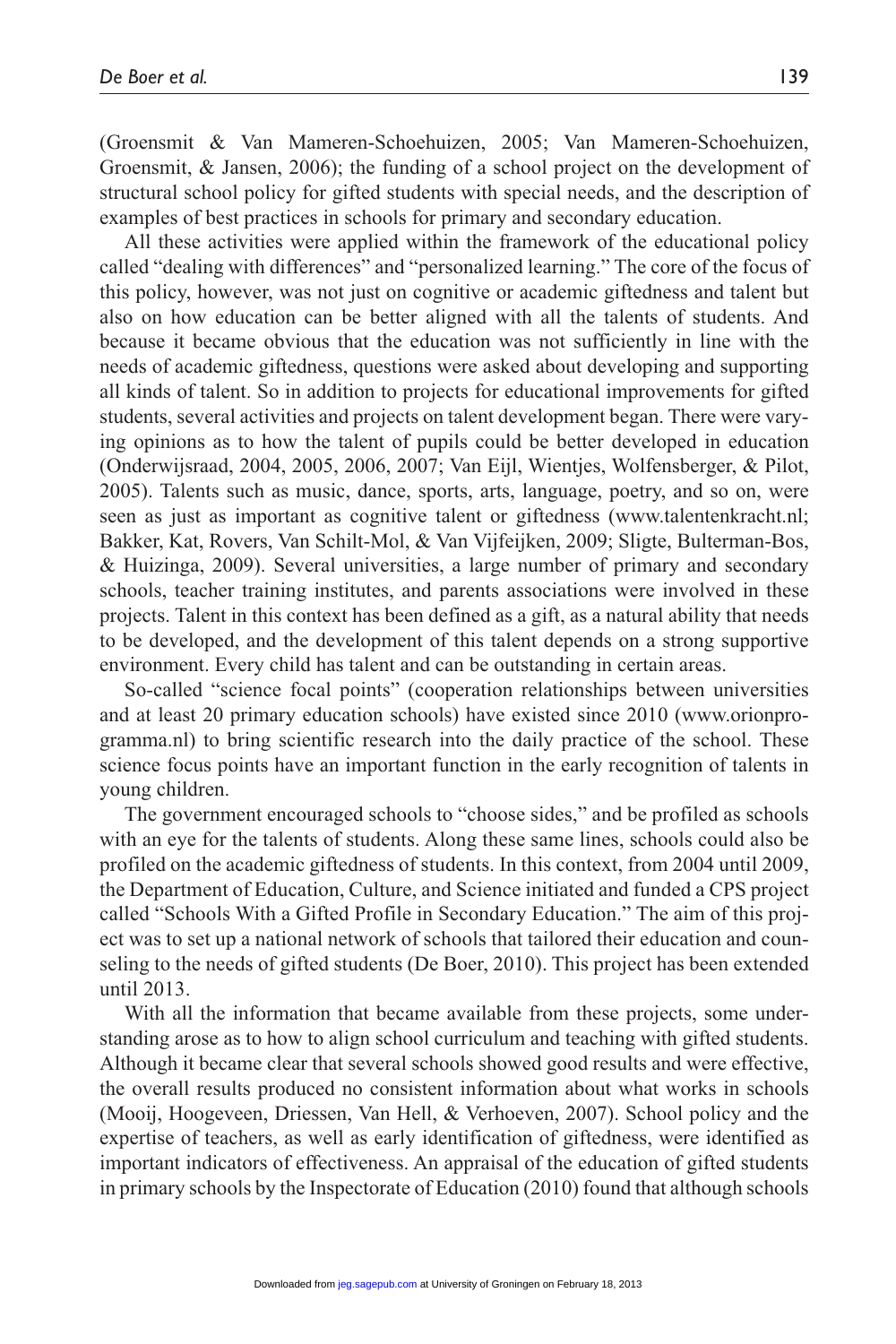were now paying attention to the needs of gifted students, implementation was still inconsistent. Much depended on the enthusiasm and involvement of only a few teachers within a school.

### **Educational Adjustments for Gifted Students and Teacher Training**

The importance of the implementation of a curriculum that suits the capabilities of gifted students is now recognized by most schools. Studies have shown that many schools are aware of the presence of gifted students within their student population and strive for a curriculum that matches the capabilities of these students. Furthermore, it can be concluded that there is a group of schools that stand out as pioneers in adapting their education to gifted students. Since 2009, appropriate education for gifted and outstanding students has become an important issue on the political agenda. Until 2009, considerations of what education was appropriate for gifted students had only been an educational issue. The educational policies of "dealing with differences" and "personalized learning" along with pressure from parents mandated a differentiated focus for these students. For example, the government has promoted a focus on outstanding students in broad-based, heterogeneous schools, and that focus has ultimately benefitted all students. In this regard, the Department of Education has given preference to an inclusive approach over a segregated approach. In 2009, an explicit economic dimension was added. Domestic economic crisis and the rise of countries on other continents increased the vulnerability of the Netherlands and urged the development of the gifted and the talented. Schools/administrators have been and are strongly encouraged, and even required, to pay more attention to talent. How this should be done in an educational setting, and with what care and support, remains at the discretion of the school. It is a challenge for which public funds have been made available, providing an incentive for various projects. This may explain why, on one hand, a government-funded evaluation study has been carried out focused on schools with a gifted profile, to assess the effect of an integrated approach for gifted educating on school policy, teacher expertise, feelings of well-being, and the learning results of gifted students (De Boer, 2010; De Boer & Minnaert, 2011), while, on the other hand, individual initiatives and private schools continue to be tolerated, and the so-called Leonardo Concept (school-within-a-school and segregated concept) has been monitored for its effects on the learning results of pupils by the Radboud University Nijmegen. Furthermore, the Department of Education has emphasized the importance of best practices by including descriptions and examples on the website of the National High Ability Information Center.

The question now arises as to what schools should do, and which provisions and modifications for teaching highly gifted students should be used in education. Because there are no clear guidelines, there is a large variation in educational provisions. Arrangements that primary schools use for the education of the gifted include (Inspectorate of Education, 2010):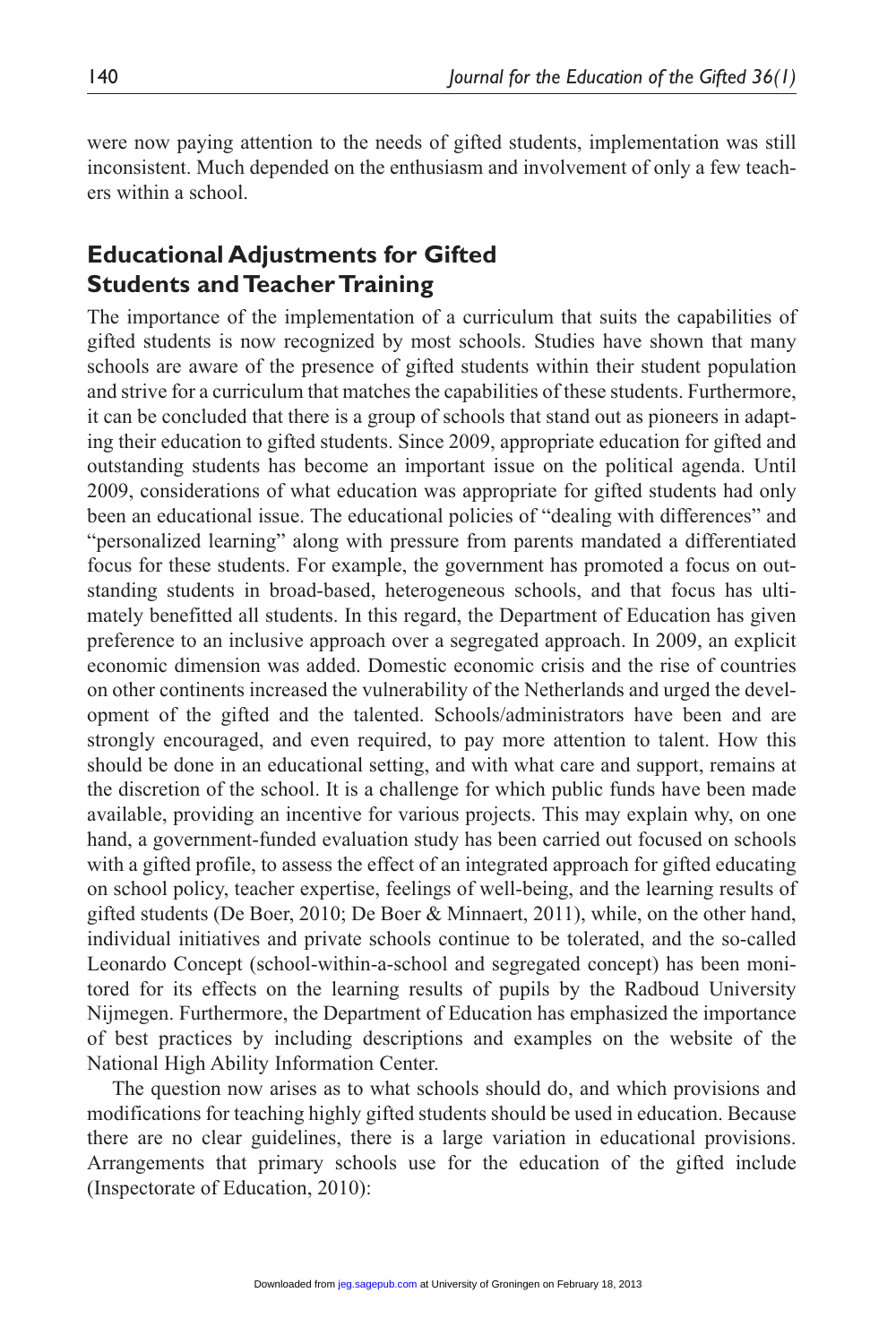- a. differentiation in their classroom, and/or skipping a grade (40%);
- b. partially continuing with their education in an enrichment group within their own school (possibly combined with point [a]; 19%);
- c. partially continuing with their education in an enrichment group at another school or in a pull-out class (possibly combined with [a] and [b]; 13%);
- d. continuing with their entire education in a special group/class (Leonardo/ school-within-a-school concept; 2%); or
- e. other (the school makes no reference to gifted students or does not offer a customized solution; 25%).

In secondary education, about 20% to 25% of the schools have policies concerning the issue of high ability (Van Eijl et al., 2005). Within the various activities that schools use to provide appropriate education for gifted students, we can distinguish the following trends:

- a. the revolving door enrichment model of Renzulli;
- b. a preuniversity enrichment program in addition to the regular preuniversity program;
- c. individual learning pathways through renewal education such as  $\text{Dalton}$ , or by accelerated completion of the educational program;
- d. science-oriented preuniversity education (Technasium), bilingual education, preuniversity colleges, and so-called junior colleges (partnership between an university and several secondary schools); and
- e. mixed forms based on elements from a, b, c, and d.

Choices that schools make in organizing educational modifications for gifted students are dependent on the opportunities that schools have to develop and implement an integrated supply. In primary education, some 60% of the schools chose a more segregated approach. There is little scientific research on the effects and quality of the above-mentioned educational interventions; thus, there is no reliable data available on this issue. In both primary and secondary education, difficulties with the integration of gifted education are related to issues such as vision and policy development, team involvement, teacher expertise, development of additional teaching materials, use of modern technologies, classroom management, costs, and knowledge about what works. An evaluation study on enrichment and pull-out classes (Veltkamp, De Vrije, & De With, 2011) shows that the offer is mainly directed at the cognitive level, that is, how students are selected. Only a small number of schools explicitly define the organization, the goals, and the evaluation of the enrichment or pull-out classes in their school policies. It further appears that gifted students are offered the challenge program only for part of the week, and that there is limited coordination between the challenge program in the enrichment pull-out class, and the program of education in the regular classroom.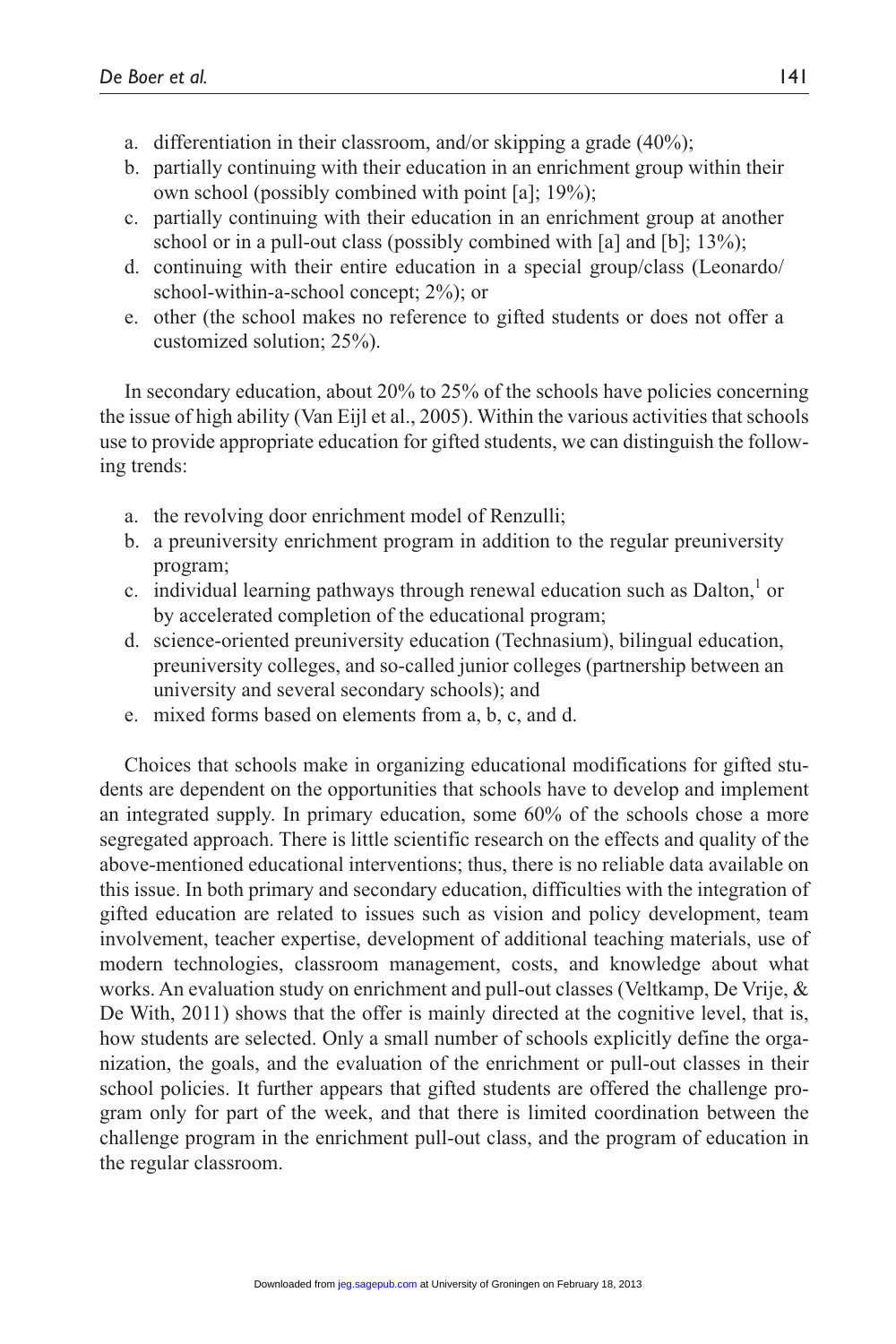Yet it seems a difficult mission for most teachers to shape the education of the gifted in an integrated way or to coordinate the various learning activities. Sometimes this can be explained by the previously stated belief that gifted students will learn anyway, but in most cases, teachers lack the knowledge and understanding of how to differentiate and align their curriculum to the pedagogical and didactic needs of gifted students (De Boer & Minnaert, 2011; Segers & Hoogeveen, 2012; Van der Grift, 2010). Only very recently in some teacher training programs for primary education has attention been paid to the education of the gifted (Fontys Hogeschool, n.d.). Most teachers in both primary and secondary education can only acquire specific knowledge about teaching gifted students through in-service training courses.

The choice of courses in teaching gifted students is broad. This ranges from in-service training programs at the bachelor's and master's level, such as "Specialist in Gifted Education" by the Center for the Study of Giftedness (CBO) of Radboud University Nijmegen, and accredited by the European Council of High Ability (ECHA), to seminars organized by individual trainers and private practitioners, who have no specific qualifications or education in this field. There is insufficient research about the quality and effectiveness of the various courses. There are no specific requirements for private agencies that offer courses and there are no defined competencies and skills that teachers have to comply with to teach gifted students.

The Netherlands has professional standards for teachers (SBL: Association for the Professional Quality of Teachers, 2012). Teachers' competencies are described through the four roles a teacher fulfills. The following teachers' competencies are distinguished: interpersonal competencies such as good leadership and creating a cooperative atmosphere, pedagogical competencies such as offering a safe learning and working environment, knowledge of the subject matter and methodological competencies such as helping students to acquire the necessary cultural knowledge that every citizen needs to function as a full member of Dutch society, and organizational competencies such as making sure that students can work in an orderly and task-oriented environment. To some degree, these standards are specified for particular groups of students such as students with special needs caused by learning disabilities, but they are not specified for gifted students. Research on what makes teachers effective (Van der Grift, 2010) indicates that less than 60% of teachers in secondary education and about two thirds of the teachers in primary education succeed in optimally aligning their lessons to students, by means of task variation and within-class differentiation. In this research, gifted education was not evaluated and although this study provided information about effective teacher interventions such as provide adequate opportunity for learning, a safe and stimulating learning environment, and teaching students how to learn something and to think on a higher level, these data are not related to effective teacher behavior, characteristics, and competencies with regard to gifted students. As mentioned earlier, there is little scientific research in this specific field.

An exploratory study on how teachers interact with outstanding students in regular classrooms has revealed that teachers, as a part of the learning environment of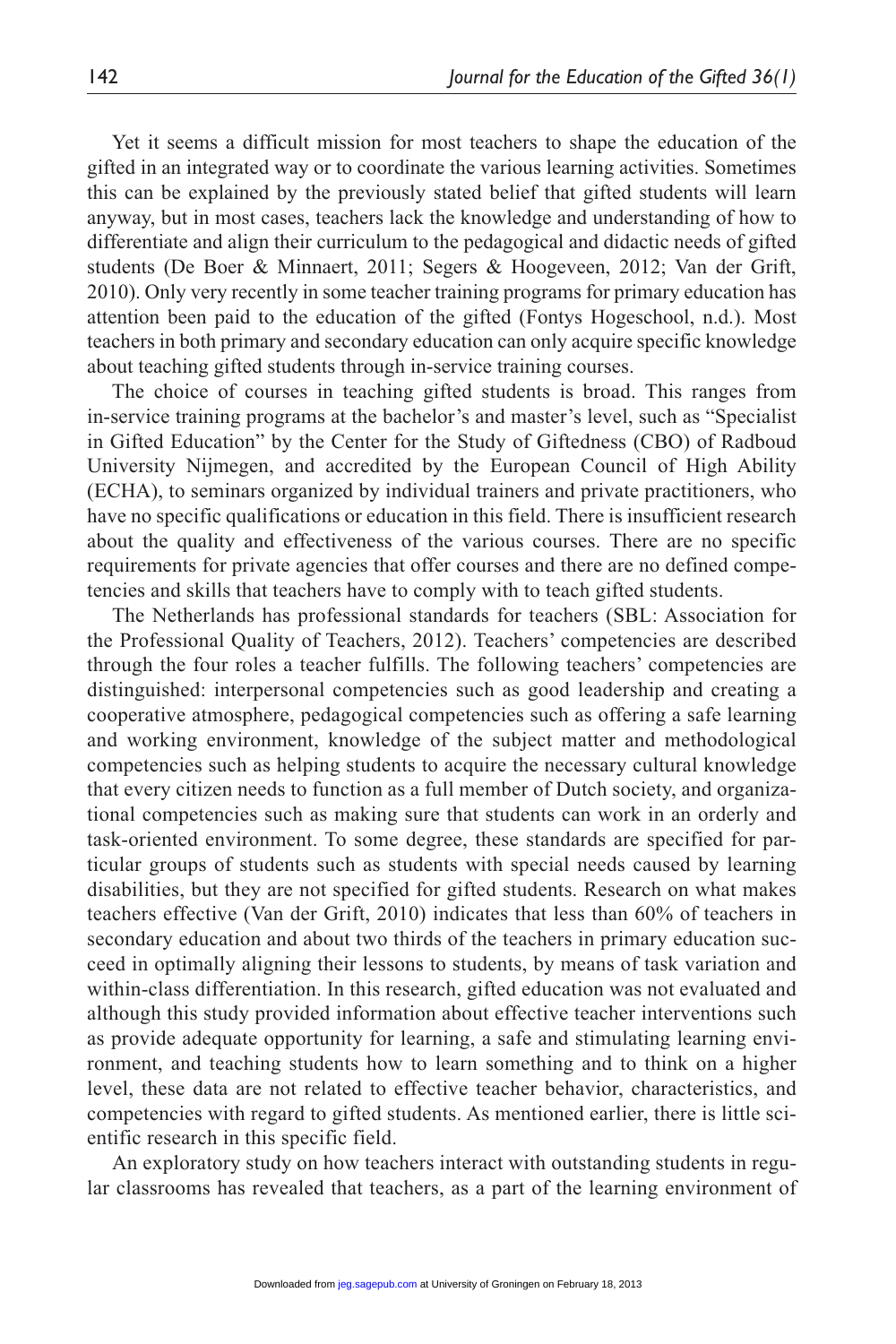students, play an important role in motivating pupils and facilitating excellent performance (Van Veen & Van der Lans, 2011).

Within the evaluation study on schools with a gifted profile (De Boer & Minnaert, 2011), teacher characteristics and competencies related to the education of gifted students were examined. In 2011, the evaluation study on schools with a gifted profile began. This study will continue until the end of 2013 (De Boer & Minnaert, 2011). The plea was made to examine teacher characteristics and competencies related to the education of gifted students. The aim of this study in terms of teacher behavior is to gain insight into the effect that the gifted profile for schools and chosen interventions has on the expertise of teachers and their professional behavior in relation to the education, the instruction, and the guiding of gifted students. The findings of this study will be published after the completion of the study in 2013.

The lack of scientific research on teacher characteristics, attitudes, and competencies related to gifted education may be the reasons why teachers are reluctant to participate in courses, because there are no standards for the teaching of gifted students. In-service providers have the freedom to design courses as they see fit, which means these courses may not reflect best practices for gifted education. Educators have difficulty deciding which courses are the most suitable.

Therefore, the actual development of a professional culture of gifted and talented education is stagnating to a certain extent, and there are too many different approaches for it to be possible to arrive at firm conclusions as to what works.

## **Governmental Objectives for Future Directions**

With the policy objectives announced in 2011 (Department of Education, Culture, and Science, 2011a, 2011b, 2011c) on how to develop an ambitious learning culture in primary and secondary education, along with the focus on the expertise of teachers, suggestions have been provided to strengthen education for excellent and highly gifted students. In these action plans, the government seems to be setting the direction in several domains by means of a number of mandatory rulings.

Some of the primary education objectives outlined are as follows:

- a. more appropriate education in schools for the 15% to 20% best-performing students, including gifted students;
- b. consolidation of the support offered by accredited training institutes, science focal points, and networks of teacher training institutions and school counseling services;
- c. enhancing research and knowledge functions (where CBO assumes the director's role);
- d. further professionalization of teachers in terms of working in an outputbased manner (Department of Education, Culture, and Science, 2011c);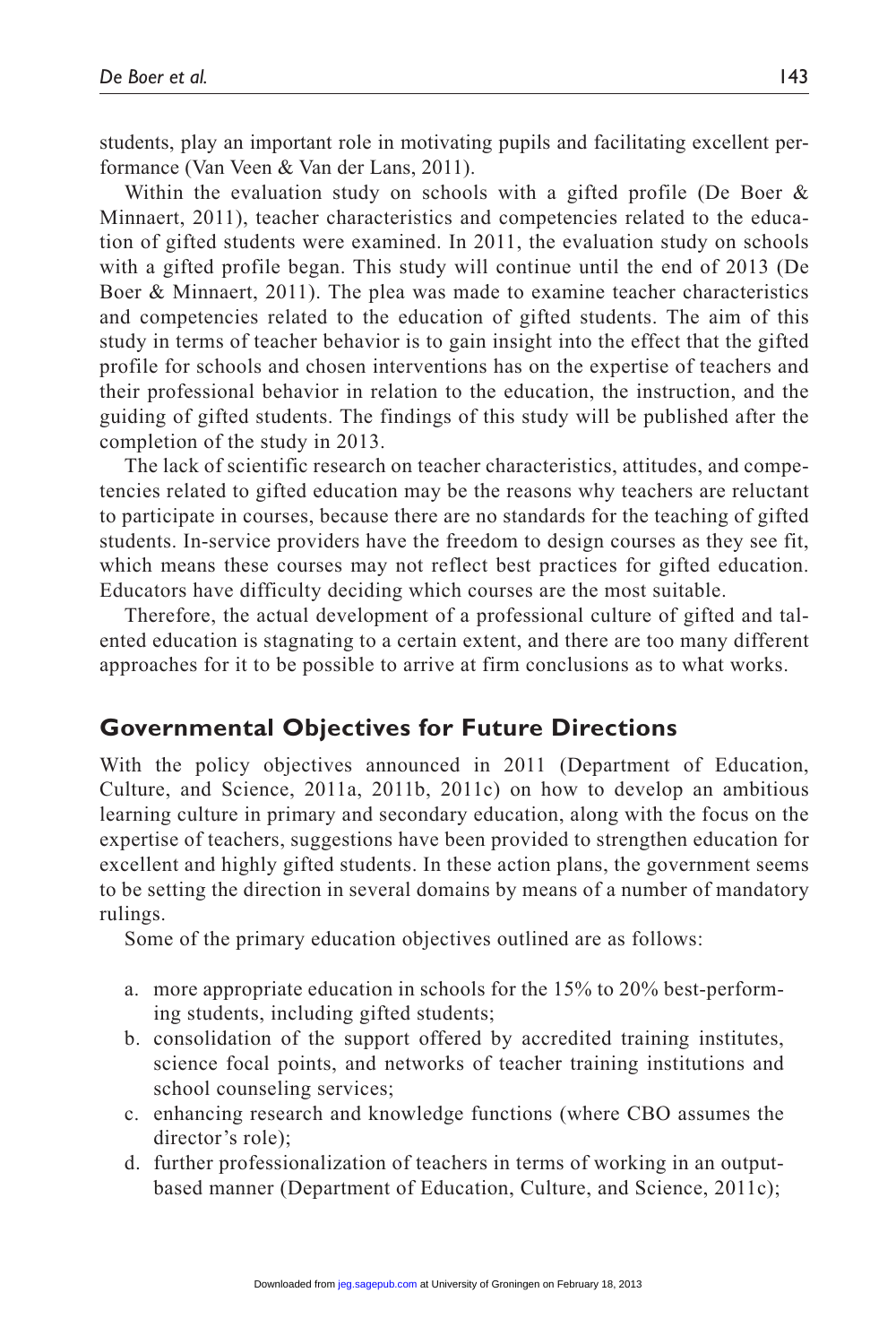- e. more transparency as to how the supply and reinforcement of the demand is articulated; and
- f. more effective use of teaching time in all schools and for all pupils.

Some of the secondary education objectives outlined are as follows:

- a. more attention to excellent and highly gifted students, that is, the achievements of 20% of the best-performing students in preuniversity education needs to further improve;
- b. excellent and highly gifted students need an appropriate education;
- c. throughout their learning careers in primary, secondary, and higher education, excellent and highly gifted students should have their abilities recognized;
- d. excellent and highly gifted students should have a podium for their performance and should be able to demonstrate that it is worth belonging to the top tier of learners;
- e. more schools with specific programs for excellent students such as bilingual, Cambridge English, Technasium, and Beta-excellence schools; and
- f. professionalization of teachers, with more with master's degrees, and incentive experiments, both in terms of identifying and dealing with professional content (the Board of Education recommended requiring teachers to obtain master's degrees and that schools use innovative processes to better serve highly gifted students).

For both primary and secondary education, teacher expertise is an important theme. In the professionalization of teachers, particular emphasis is given to differentiation and dealing with differences, specifically focusing on giftedness, because it is commonly accepted in the Netherlands that even the cognitively strongest students need focused attention, support, and challenge to get the best out of themselves. To monitor these action plans of the government, an organization called "School aan Zet" (Schools take Action) was founded by the Department of Education.

An important issue for the coming years is to establish a research agenda with topics for scientific research to improve the education of excellent and gifted students. In the programming study for the preparation of the call for proposals (Segers & Hoogeveen, 2012), as commissioned by the Department of Education, four themes were identified for which research proposals could be submitted. For this research program, excellence is defined as excellence on the cognitive level, and therefore talent development in, for example, musical or athletic performance falls beyond the scope of this research. The four themes are as follows:

1. (Potentially) excellent students: definition, identification, and motivation;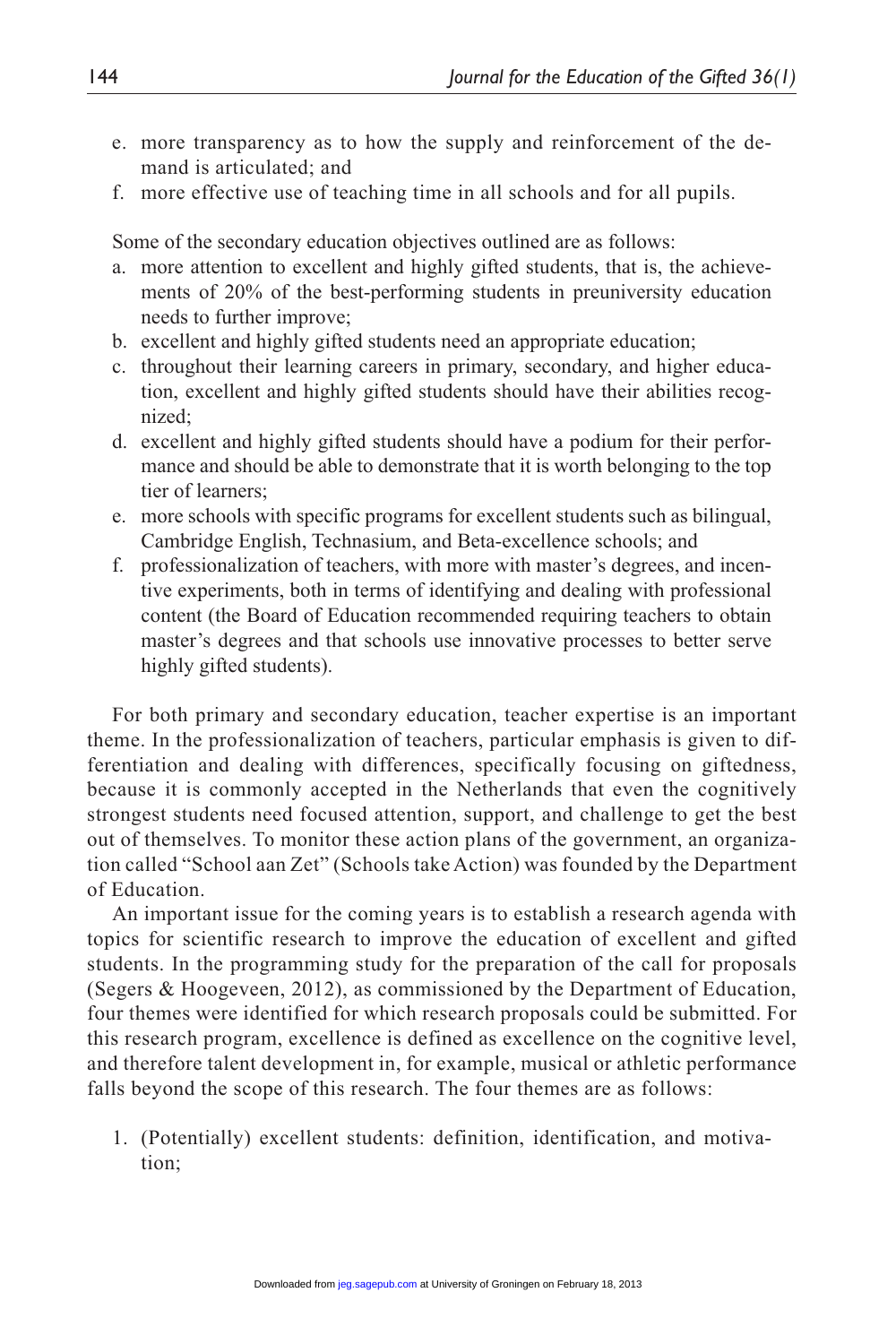- 2. Teachers: differentiation, professionalism, and an ambitious school culture;
- 3. Programs to promote excellence: what works in education; and
- 4. System characteristics and policy interventions.

Only accredited universities and research institutions may submit proposals. In October 2012, eight research proposals of the NWO (NWO, 2012) excellence program were granted to be carried out in the period 2012 through 2015. In this respect, the Department of Education has indicated how it would like to honor the proposals vis-à-vis the different sectors: primary education, four proposals; secondary education, three proposals; and higher education, one proposal. Segers and Hoogeveen (2012) indicate that a combination from among the themes is preferred. So, not only "what works" (Theme 2) or "what is the effect" (Theme 3) but also "why, under which conditions, what are active mechanisms," and "what it required of teachers and school management" (Theme 4), and "what is the effect on academic performance and also on motivation and social emotional development of students" (Theme 1) should be involved.

The titles of the granted proposals are as follows:

- Developmental trajectories to excellence: Examining the interplay between students potential ability, background, motivational, emotional, social, and educational characteristics to explain excellence, University of Amsterdam;
- Does the tide raise all ships? Estimating the impact of an enrichment program on the educational achievement of excellent students using two experiments, University of Amsterdam;
- Enhancing the development of motivation, self-regulation, and achievements for potentially excellent students through an integrated enriched learning arrangement in mathematics and history education, University of Amsterdam;
- Excellent cooperative learning behavior in higher education, VU University Amsterdam;
- Gifted pupils: Who are they, what do they do? Maastricht University;
- Nurturing natural talents: The influence of family, school, and teacher on the expression of giftedness for educational achievement in primary school. A twin study, University of Twente;
- Triggering the motivation of the gifted: Effects on cognitive and motivational differentiation, University of Groningen;
- Advancing successful intelligence development in the upper primary grades, Radboud University, Nijmegen.

The action plans and the research plans are ambitious; however, if the Netherlands wants to maintain its position as a knowledgeable nation, then this seems to be a necessary package of measures for precisely those students who have more than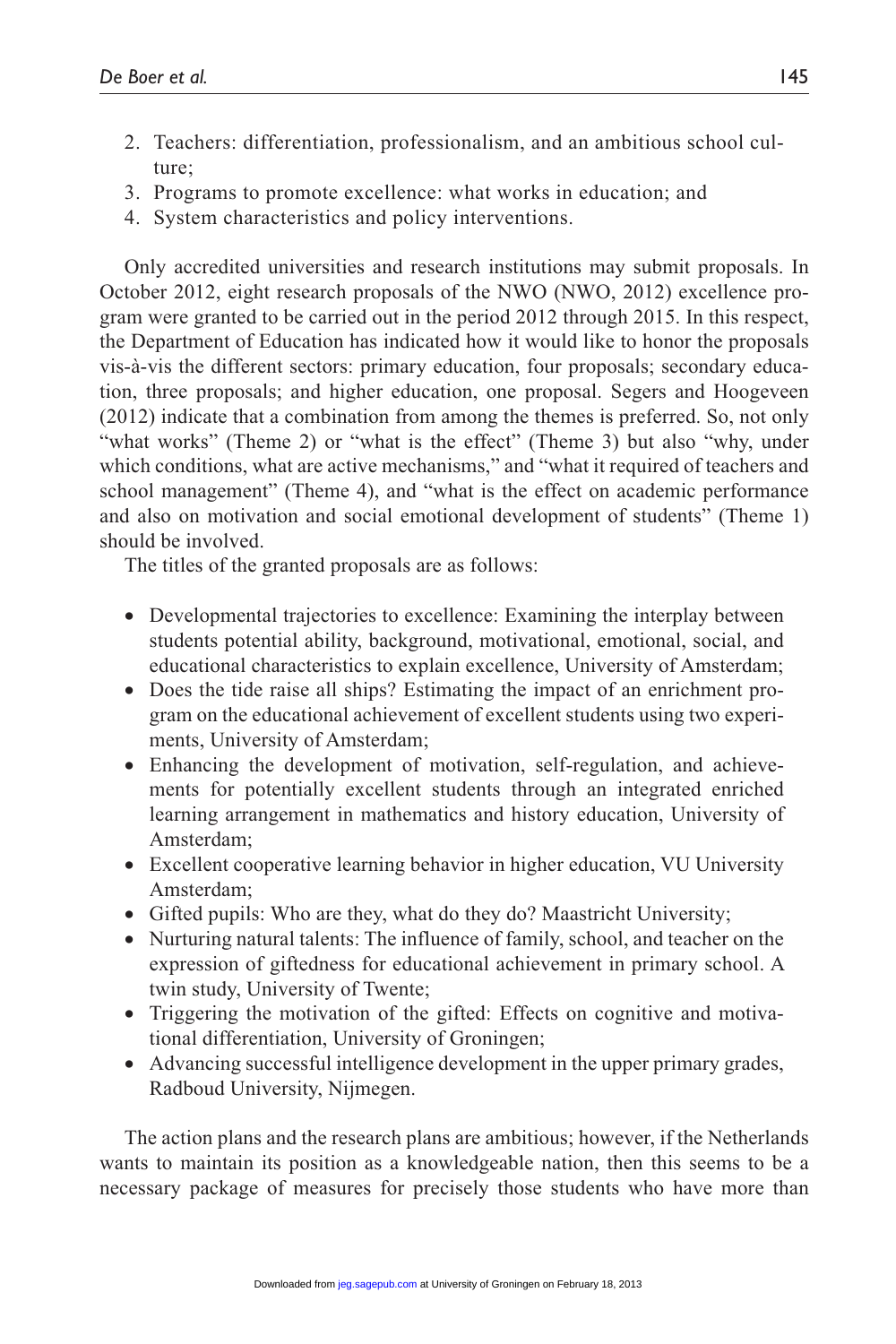average cognitive capability to excel. And as research shows (Eyre, 2001), if education for the gifted in schools improves, this will have a positive effect on the education of all students.

#### **Discussion**

In this article, the recent policy of the Department of Education, Culture, and Science on the realization of an ambitious learning culture to improve education for gifted and highly gifted students was discussed. It was explained that an economic crisis and disappointing student outcomes for the potentially very best students in an international comparative study were the reasons for announcing various measures that concern primary, secondary, and higher education. Specific attention to the expertise of teachers in terms of effective teaching and the creation of an ambitious learning environment for all students has been called for. It was indicated that scientific research concerning effective teachers has emerged in primary and especially in secondary schools, which shows that teachers are not sufficiently able to deal with differences among pupils. As a result, teachers seem insufficiently capable of fully developing the talents of students.

At the level of the school, the teacher, and the provision of training, research proposals have been made to achieve the government objectives. Here, on one hand, mandates are imposed upon the schools, such as appropriate education for the 15% to 20% best-performing students and, on the other hand, the schools are free to make their choices in terms of the appropriate funds. The question is whether schools given that there is still a great deal of emphasis on students with learning disabilities are more willing to invest in the 15% to 20% potentially best-performing students with the promulgation of these new measures. All pupils should perform better, not just the gifted and highly gifted students. Questions about schools in terms of the education for gifted students and the qualities that teachers need to teach them can only be answered by scientific research.

What seems to be clear at this juncture is that there are insufficient opportunities for pupils to excel due to the way the Dutch educational system is presently organized. The fact that teachers have an important role to play is obvious. Two topics in the proposed research agenda, Issues 2 and 3, focus on teacher expertise and learning environments that are effective for gifted and excellent students. With the four themes identified in the research agenda, we can take a huge step forward in realizing the desired ambitious learning culture where students can excel. In sum, a necessary condition for the success of the government's proposed improvements for the education of gifted students is that sufficient attention is paid to the implementation of the findings that will emerge from the 3-year research project and from the various projects established in the schools.

#### **Declaration of Conflicting Interests**

The authors declared no potential conflicts of interest with respect to the research, authorship, and/or publication of this article.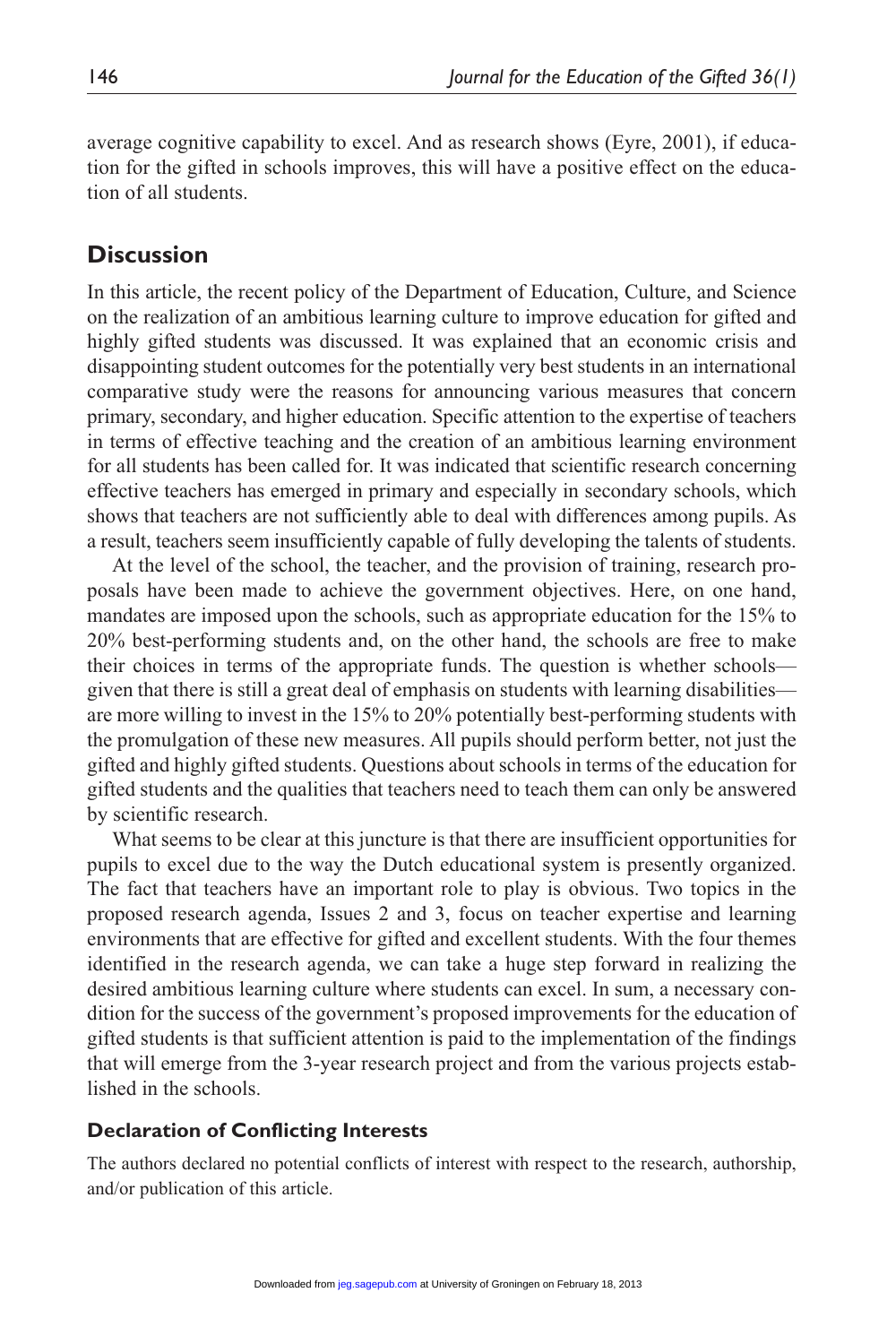#### **Funding**

The authors received no financial support for the research, authorship, and/or publication of this article.

#### **Note**

1. The Dalton Plan is an educational plan created by Helen Parkhurst who was a teacher in the city of Dalton, Massachusetts. The plan was inspired by educational thinkers such as Maria Montessori and John Dewey (Parkhurst, 1922).

#### **References**

- Backbier, J., & De Boer, G. C. (2002). *Weten is "zelf" doen; Inventariserend onderzoek naar (mogelijke) adoptierelaties tussen scholen voortgezet onderwijs en universiteiten ten behoeve van geïnteresseerde en (hoog)begaafde* leerlingen [Study of (possible) relationships between schools and universities on behalf of gifted students]. Amersfoort, Netherlands: CPS.
- Bakker, J., Kat, M., Rovers, M., Van Schilt-Mol, T., & Van Vijfeijken, M. (2009). *Uitblinken op alle niveaus. Een verkenning van "good practices" op het gebied van talentontwikkeling in het voortgezetonderwijs* [Excelling at all levels. An exploration of good practices of talent development in secondary education]. Tilburg, Netherlands: IVA beleidsonderzoek en advies.
- Bosch-Steijns, W., & De Boer, G. C. (2005). *Werkdocument Schoolinterne en bovenschoolse zorg voor hoogbegaafde leerlingen binnen het Samenwerkingsverband 54.01* [Study on counseling of gifted students within a cooperative partnership of schools in the region of the city Maastricht]. Maastricht, Netherlands: Eurocollege Maastricht.
- De Boer, G. C. (2010). *Begaafdheidsprofielscholen in het VO: verslag van het CPS project 2004-2009* [Schools with a gifted profile in secondary education: Final project report 2004- 2009]. Amersfoort, Netherlands: CPS.
- De Boer, G. C., & Hulsbeek, M. (2001). *Hoogbegaafde leerlingen in het PO en VO; een inventarisatie van knelpunten, Landelijk Informatiepunt Hoogbegaafdheid* [Gifted Students in primary and secondary schools: An analysis of strengths and weaknesses]. Amersfoort, Netherlands: CPS, SLO.
- De Boer, G. C., & Minnaert, A. E. M. G. (2011). *Scholen VO profileren zich tot Begaafdheidsprofielschool: de ontwikkeling op scholen aan de hand van een zelfbeoordeling* [The development of schools with a gifted profile: A self-evaluation] (Research Report No. BPS VO 1). Groningen, Netherlands: University of Groningen.
- Department of Education, Culture, and Science [Ministerie van Onderwijs, Cultuur en Wetenschap]. (2011a). *Actieplan Basis voor Presteren; naar een ambitieuze leercultuur voor alle leerlingen* [Action plan "Basis for performance; to an ambitious learning culture for all students"]. Den Haag, Netherlands: Ministerie OCW.
- Department of Education, Culture, and Science [Ministerie van Onderwijs, Cultuur en Wetenschap]. (2011b). *Actieplan Beter Presteren; opbrengstgericht en ambitious* [Action plan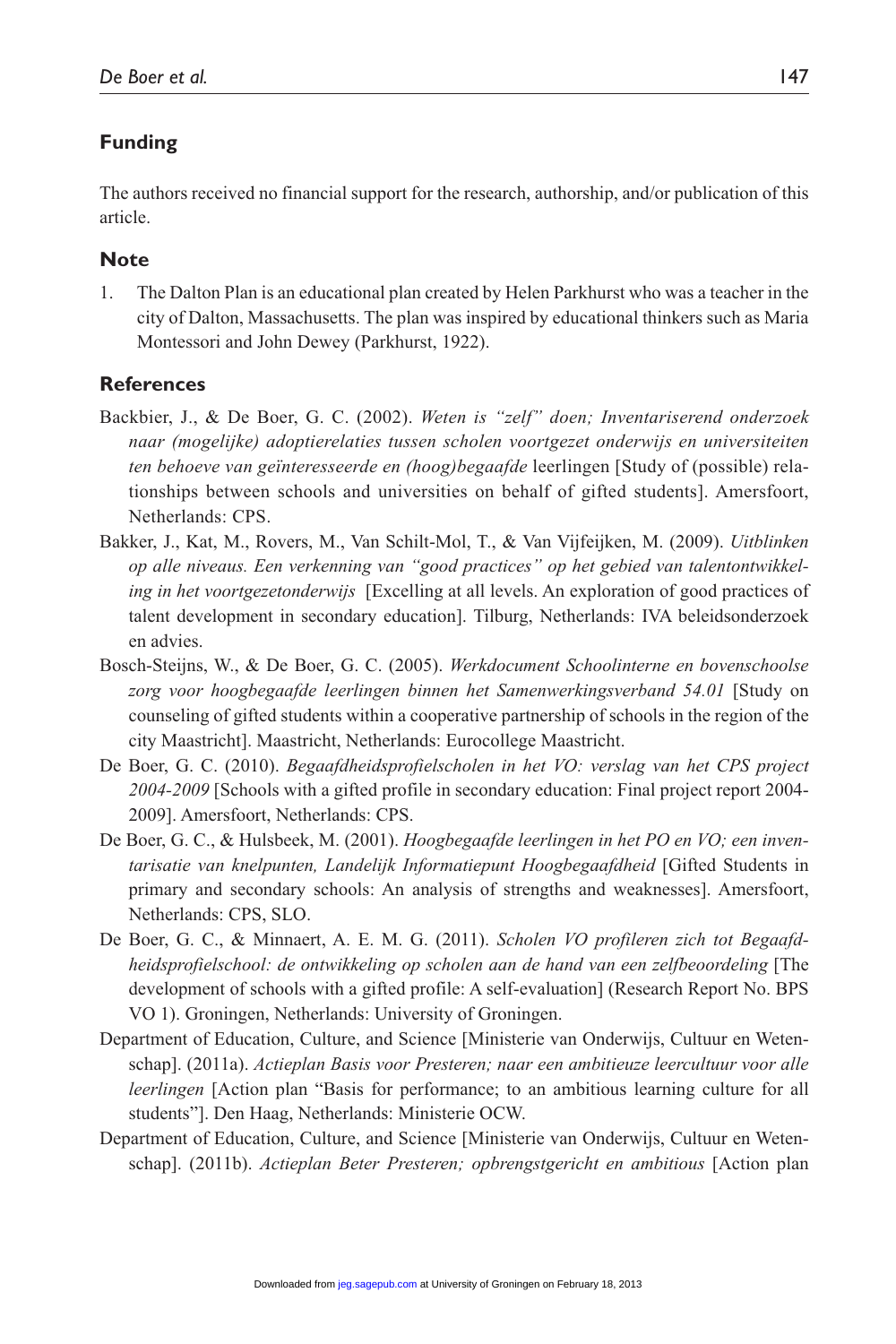"Improved performance; results oriented and ambitious"]. Den Haag, Netherlands: Ministerie OCW.

- Department of Education, Culture, and Science [Ministerie van Onderwijs, Cultuur en Wetenschap]. (2011c). *Leraar 2020* [Action plan Teacher 2020]. Den Haag, Netherlands: Ministerie OCW.
- Department of Education, Culture, and Science [Ministerie van Onderwijs, Cultuur en Wetenschap]. (2011d). *Werken in het onderwijs* [Teaching as a job]. Den Haag, Netherlands: Ministerie OCW.
- Eyre, D. (2001). *Able children in ordinary schools*. London, England: David Fulton.
- Fontys Hogeschool. (n.d.). Retrieved from http://www.fontysoso.nl/frontpage/MasterSE-NAcademicMasterContractonderwijs/Algemeen/Structuur/tabid/1121/Default.aspx
- Frietman, R., Groen, P., & De Boer, G. C. (2003). *Scholingsaanbod (hoog)begaafdheid* [Inventory of teacher training programs on the education for gifted students]. Amersfoort, Netherlands: CPS.
- Groensmit, M. J. M. E., & Van Mameren-Schoehuizen, G. M. M. (2005). *Het POP-project. Persoonlijk Ontwikkelingsplan* [Final report on a counseling program for underachieving gifted students in secondary schools]. Nijmegen, Netherlands: Stedelijk Gymnasium Nijmegen, Thoben Offset.
- Guldemond, H., Bosker, R. J., Kuyper, H., & Van der Werf, M. P. C. (2003). *Hoogbegaafden in het voortgezet Onderwijs* [Gifted Students in secondary education]. Groningen, Netherlands: GION.
- Hoogeveen, L., Van Hell, J. G., Mooij, T., & Verhoeven, L. (2004). *Onderwijsaanpassingen voor hoogbegaafde leerlingen. Meta-analyses en overzicht van internationaal onderzoek* [Educational adjustments for gifted students. Meta-analysis and survey of international research]. Nijmegen, Netherlands: Radboud University, CBO/ITS.
- Hoogeveen, L., Van Hell, J. G., & Verhoeven, L. (2003). *De versnellingswenselijkheidslijst* [The list of desired accelerations]. Nijmegen, Netherlands: Radboud University, CBO.
- Hoogeveen, L., Van Hell, J. G., & Verhoeven, L. (2005). Teacher attitudes toward academic acceleration and accelerated students in the Netherlands. *Journal for the Education of the Gifted*, *29*, 30-59.
- Inspectorate of Education [Inspectie van het onderwijs]. (2010). *Het onderwijsaanbod aan hoogbegaafde leerlingen in het basisonderwijs. Begeleidende beschouwing bij het onderzoeksrapport van GION* [Inventory of education for gifted pupils in primary education]. Utrecht, Netherlands: Ministerie OCW.
- Mooij, T., Hoogeveen, L., Driessen, G., Van Hell, J., & Verhoeven, L. (2007). *Succescondities voor onderwijs aan hoogbegaafde leerlingen. Eindverslag van drie deelonderzoeken* [Success factors in educating gifted students]. Nijmegen, Netherlands: Radboud University, CBO/ITS.
- NWO (Dutch Organization of Scientific Research). (2012). Excellence in primary, secondary, and higher education. Retrieved from http://www.nwo.nl/nwohome.nsf/pages/ NWOP\_8YPFLD
- Onderwijsraad. (2004). *Hoe kan onderwijs meer betekenen voor jongeren* [How can education mean more to young people]? Den Haag, Netherlands: Onderwijsraad.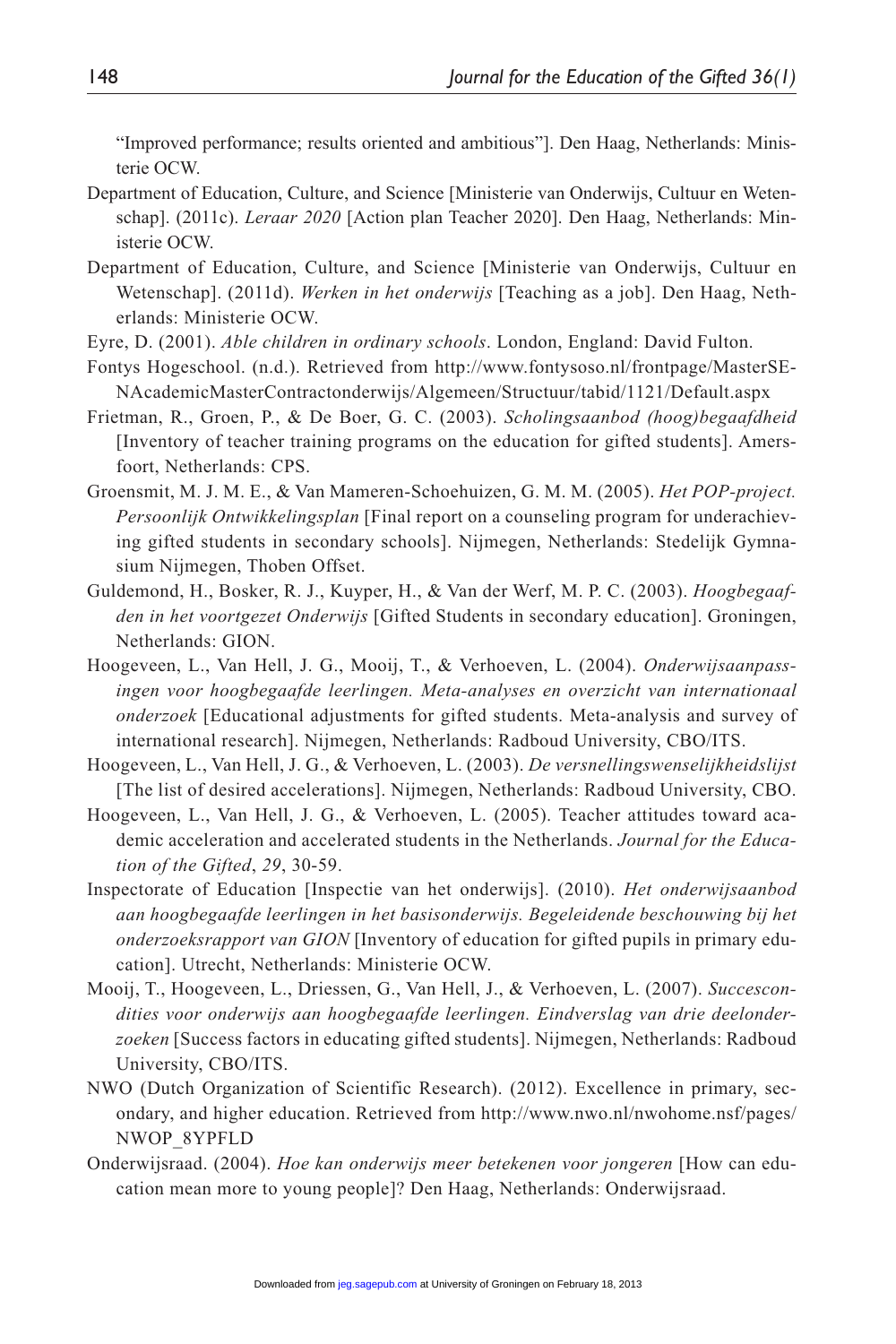- Onderwijsraad. (2005). *De Helft van Nederland hoogopgeleid* [Half the Dutch population highly educated]. Den Haag, Netherlands: Onderwijsraad.
- Onderwijsraad. (2006). *Versteviging van kennis in het onderwijs* [Strengthening knowledge in education]. Den Haag, Netherlands: Onderwijsraad.
- Onderwijsraad. (2007). *Presteren naar vermogen* [Performing according to talent]. Den Haag, Netherlands: Onderwijsraad.
- Parkhurst, H. (1922). *Education on The Dalton Plan*. New York, NY: E. P. Dutton. Retrieved from http://www.archive.org/details/educationontheda028244mbp
- Programme for International Student Assessment. (2009). *PISA 2009 assessment framework: Key competencies in reading, mathematics and science*. Paris, France: OECD.
- Salimi, L., & Ghonoodi, A. (2012). The study of functional elements of management system in smart Schools: World Conference on Learning, Teaching & Administration—2011. *Procedia: Social and Behavioral Sciences*, *31*, 140-144.
- SBL: Association for the Professional Quality of Teachers. (2012). Available from http:// www.lerarenweb.nl
- Scheerens, J., Luyten, H., & van Raven, J. (Eds.). (2011). *Perspectives on educational quality: Illustrative outcomes on primary and secondary schooling in the Netherlands*. New York, NY: Springer.
- Segers, E., & Hoogeveen, L. (2012). *Programmeringsstudie Excellentieonderzoek in primair, voortgezet en hoger onderwijs* [Programming study on Excellence research in primary, secondary, and higher education]. Nijmegen, Netherlands: Behavioral Science Institute en Centrum voor Begaafdheidsonderzoek.
- Sligte, H., Bulterman-Bos, J., & Huizinga, M. (2009). *Maatwerk Voor Latente Talenten? Uitblinken op alle niveaus; Eindrapport* [Customizing for latent talents? Excelling at all levels: Final report]. Amsterdam, Netherlands: SCO-Kohnstamm Instituut, University of Amsterdam.
- Standaert, R. (2008). *Globalisering in het onderwijs* [Globalization in education]. Leuven, Belgium: Acco.
- Van Bijsterveldt-Vliegenthart, M., & Zijlstra, H. (2011). *Aanbieding Actieplannen Primair Onderwijs, Voortgezet Onderwijs en Leraren* [Offering action plans primary education, secondary education, and teachers]. Den Haag, Netherlands. Available from www.rijksoverheid.nl
- Van der Grift, W. J. C. M. (2010). *Ontwikkeling in de beroepsvaardigheden van leraren. Rede uitgesproken bij De officiële aanvaarding van het ambt van hoogleraar in de onderwijskunde bij de Faculteit Gedrags- en Maatschappijwetenschappen van de Rijksuniversiteit Groningen op dinsdag 23 maart 2010* [Development of educational skills of teachers. Inaugural speech at the appointment as professor of education at the Faculty of Behavioral and Social Science at the University of Groningen on Tuesday, March 23, 2010]. Groningen, Netherlands: University of Groningen.
- Van Eijl, P., Wientjes, H., Wolfensberger, M. V. C., & Pilot, A. (2005). *Het uitdagen van talent in onderwijs* [Challenging talent in education]. Den Haag, Netherlands: Onderwijsraad.